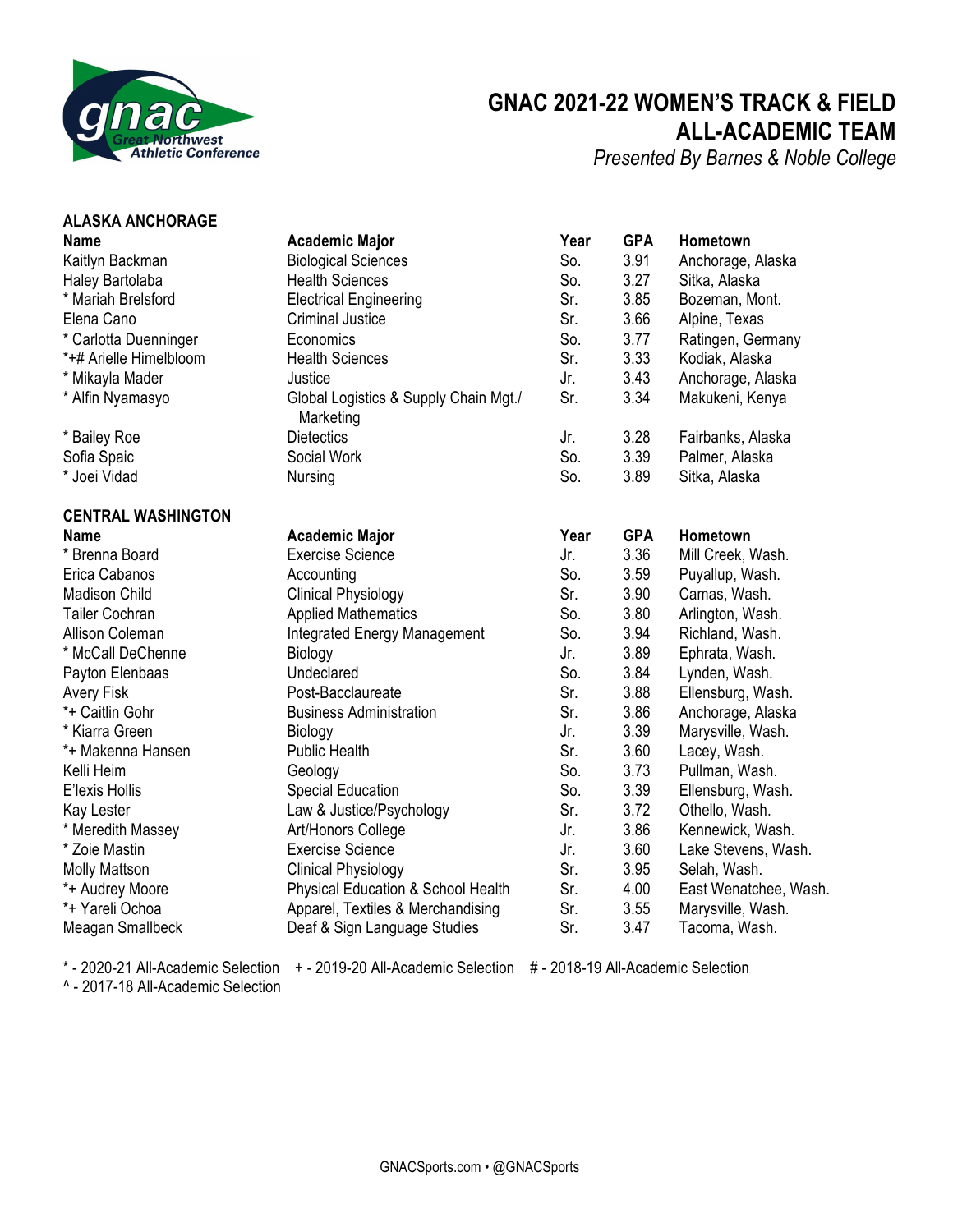## **GNAC 2021-22 WOMEN'S TRACK & FIELD ALL-ACADEMIC TEAM**

### **MONTANA STATE BILLINGS**

| <b>Name</b>               | <b>Academic Major</b>                                  | Year | <b>GPA</b> | Hometown           |
|---------------------------|--------------------------------------------------------|------|------------|--------------------|
| Jordan Cookman            | Health & Human Performance -<br>Performance Option     | So.  | 3.65       | Forsyth, Mont.     |
| *+ Sierra Durbin          | <b>Communication: Media Studies</b>                    | Sr.  | 3.57       | Moore, Mont.       |
| *+ Michaela Johnson       | Psychology                                             | Sr.  | 3.34       | Billings, Mont.    |
| Brynn Jolma               | Health & Human Performance -<br>Performance Option     | So.  | 4.00       | Winnett, Mont.     |
| Grace Jones               | <b>Busines Administration: General Business</b>        | So.  | 3.32       | Helena, Mont.      |
| Kendall Lynn              | Biology - Medical Lab Science                          | So.  | 3.32       | Three Forks, Mont. |
| *+ Kailee Stoppel         | History: Teaching Option                               | Jr.  | 3.54       | Billings, Mont.    |
| Aspen Tolman              | Health & Human Performance -<br><b>Teaching Option</b> | So.  | 3.76       | Westminster, Colo. |
| Ally Whitmer              | Health & Human Performance -<br>Performance Option     | Jr.  | 3.51       | Pocatello, Idaho   |
| <b>NORTHWEST NAZARENE</b> |                                                        |      |            |                    |
| Name                      | <b>Academic Major</b>                                  | Year | <b>GPA</b> | Hometown           |
| * Ellie Alberts           | <b>Elementary Education</b>                            | So.  | 3.82       | Cashmere, Wash.    |
| * Kalen Belton            | Nursing                                                | So.  | 3.84       | Zillah, Wash.      |
| Nizhoni Buckway           | Management                                             | Fr.  | 3.23       | Coalville, Utah    |
| Emma Clark                | Nursing                                                | So.  | 3.58       | Melba, Idaho       |
| Laine DeJong              | Nursing                                                | Fr.  | 3.97       | Lynden, Wash.      |
| <b>Ellie Earnest</b>      | Digital Media                                          | Fr.  | 3.71       | Nampa, Idaho       |
| <b>Chloe Edmiston</b>     | Social Work                                            | Fr.  | 3.94       | Nampa, Idaho       |
| * Haylee Facer            | <b>Elementary Education</b>                            | So.  | 3.48       | Weiser, Idaho      |
| <b>Madison Fouse</b>      | <b>Public Relations</b>                                | Fr.  | 3.30       | Pocatello, Idaho   |
| Hailey Graham             | Engineering                                            | Fr.  | 3.43       | Kelso, Wash.       |
| * Destany Herbert         | Social Work                                            | So.  | 3.37       | Pomeroy, Wash.     |
| *+ Dakota Hutton-King     | <b>Recreation Sport Management</b>                     | Jr.  | 3.74       | Sun Valley, Idaho  |
| * Kalyssa Kempthorn       | <b>Criminal Justice</b>                                | Fr.  | 3.82       | Lake Oswego, Ore.  |
| Olivia Klein              | <b>Recreation Sport Management</b>                     | Fr.  | 3.90       | Meridian, Idaho    |
| Olivia Mancinelli         | Social Work                                            | Fr.  | 3.88       | Kennewick, Wash.   |
| <b>Emily McMahon</b>      | Wildlife Biology & Ecology                             | Fr.  | 3.67       | Prescott, Ariz.    |
| Alyssa Quinn              | Psychology                                             | Fr.  | 3.85       | Meridian, Idaho    |
| * Jordan Woods            | Accounting                                             | So.  | 4.00       | Meridian, Idaho    |
| Kinsey Yenor              | Marketing                                              | Fr.  | 3.97       | Meridian, Idaho    |

\* - 2020-21 All-Academic Selection + - 2019-20 All-Academic Selection # - 2018-19 All-Academic Selection

^ - 2017-18 All-Academic Selection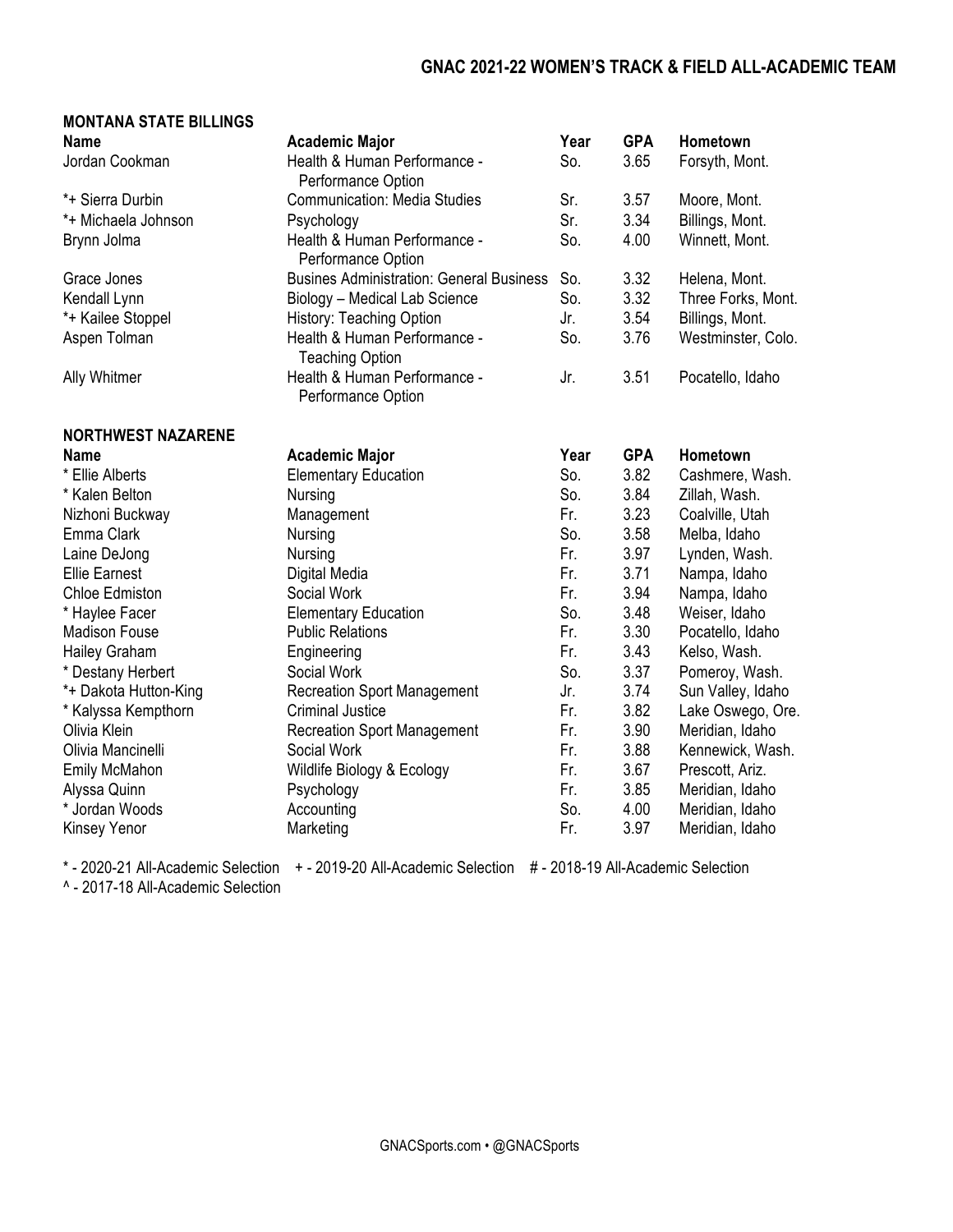## **GNAC 2021-22 WOMEN'S TRACK & FIELD ALL-ACADEMIC TEAM**

| <b>SAINT MARTIN'S</b>     |                                       |      |            |                          |
|---------------------------|---------------------------------------|------|------------|--------------------------|
| <b>Name</b>               | <b>Academic Major</b>                 | Year | <b>GPA</b> | Hometown                 |
| Peyton Bodi               | Nursing                               | Jr.  | 3.25       | Monroe, Ore.             |
| * Annika Briggs           | Civil Engineering                     | So.  | 3.64       | Spokane, Wash.           |
| * Judy Ann Cabico         | Nursing                               | So.  | 3.54       | Ewa Beach, Hawaii        |
| *+ Brianna Cabrera        | Psychology                            | Jr.  | 3.73       | Chino Hills, Calif.      |
| * Hannah Cook             | Nursing                               | So.  | 3.83       | Raymond, Wash.           |
| * Naomi Hartley           | Nursing                               | So.  | 3.64       | Puyallup, Wash.          |
| Madison Johnson           | Psychology                            | Fr.  | 3.65       | Wenatchee, Wash.         |
| * Eden Mortensen          | Nursing                               | So.  | 3.68       | Tacoma, Wash.            |
| Abigail Prinzo-Burton     | Nursing                               | So.  | 3.93       | Medford, Ore.            |
| Sara Sabra                | Pre-Nursing                           | Fr.  | 3.45       | Lincoln, Calif.          |
| Jocelyn Saribay           | Communications                        | Fr.  | 3.72       | Waipahu, Hawaii          |
| Madison Vu                | Math                                  | Fr.  | 3.86       | Olympia, Wash.           |
| Cassidy Walchak-Sloan     | Social Work                           | Fr.  | 3.58       | Olympia, Wash.           |
| * Margaret Zilla          | Education                             | So.  | 3.42       | Olympia, Wash.           |
| <b>SEATTLE PACIFIC</b>    |                                       |      |            |                          |
| <b>Name</b>               | <b>Academic Major</b>                 | Year | <b>GPA</b> | Hometown                 |
| #^ Vanessa Aniteye        | <b>Exercise Science</b>               | Sr.  | 3.51       | Eagle River, Alaska      |
| <b>Lizzy Daugherty</b>    | Psychology                            | So.  | 3.44       | Lake Stevens, Wash.      |
| Annika Esvelt             | <b>Applied Human Biology</b>          | So.  | 4.00       | Spokane, Wash.           |
| Aniya Green               | <b>Exercise Science</b>               | So.  | 3.20       | Dupont, Wash.            |
| *+ Madison Licari         | Mathematics                           | Sr.  | 3.91       | Fife, Wash.              |
| * Libby Michael           | Biology                               | Jr.  | 3.94       | Nine Mile Falls, Wash.   |
| *+ Emily Northey          | Research Psychology                   | Sr.  | 3.80       | Brier, Wash.             |
| <b>Ellie Rising</b>       | <b>Food &amp; Nutritional Science</b> | So.  | 3.96       | Goldendale, Wash.        |
| *+ Kelsey Washenberger    | Applied Human Biology                 | Sr.  | 3.91       | Bend, Ore.               |
| <b>SIMON FRASER</b>       |                                       |      |            |                          |
| <b>Name</b>               | <b>Academic Major</b>                 | Year | <b>GPA</b> | Hometown                 |
| *+ Alison Andrews-Paul    | Master's of Health Science            | Jr.  | 3.89       | Ohope Beach, New Zealand |
| Erika Binder              | Psychology                            | Fr.  | 3.50       | Calgary, Alta.           |
| *+# Emily Chilton         | <b>Biomedical Physiology</b>          | Sr.  | 3.91       | New Westminster, B.C.    |
| Kaitlyn Hanger            | Psychology                            | Fr.  | 3.57       | Burnaby, B.C.            |
| * Sydney Kania            | <b>Health Sciences</b>                | So.  | 3.51       | Sydney, Australia        |
| Zuzanna Liniewski         | Theatre                               | Fr.  | 3.64       | Burnaby, B.C.            |
| Ella Marion               | <b>Biomedical Physiology</b>          | Fr.  | 3.78       | Calgary, Alta.           |
| <b>Charlotte Prangley</b> | <b>Biomedical Physiology</b>          | Fr.  | 3.42       | North Vancouver, B.C.    |
| Megan Roxby               | <b>Business/Sustainable Business</b>  | Jr.  | 3.34       | North Vancouver, B.C.    |
| Carly Seemann             | <b>Biological Science</b>             | Fr.  | 3.56       | Coquitlam, B.C.          |
| *+ Diana Voloshin         | International Business/Finance        | Sr.  | 3.85       | Vancouver, B.C.          |
| Olivia Willett            | English/French                        | Sr.  | 3.25       | Coquitlam, B.C.          |

\* - 2020-21 All-Academic Selection + - 2019-20 All-Academic Selection # - 2018-19 All-Academic Selection ^ - 2017-18 All-Academic Selection